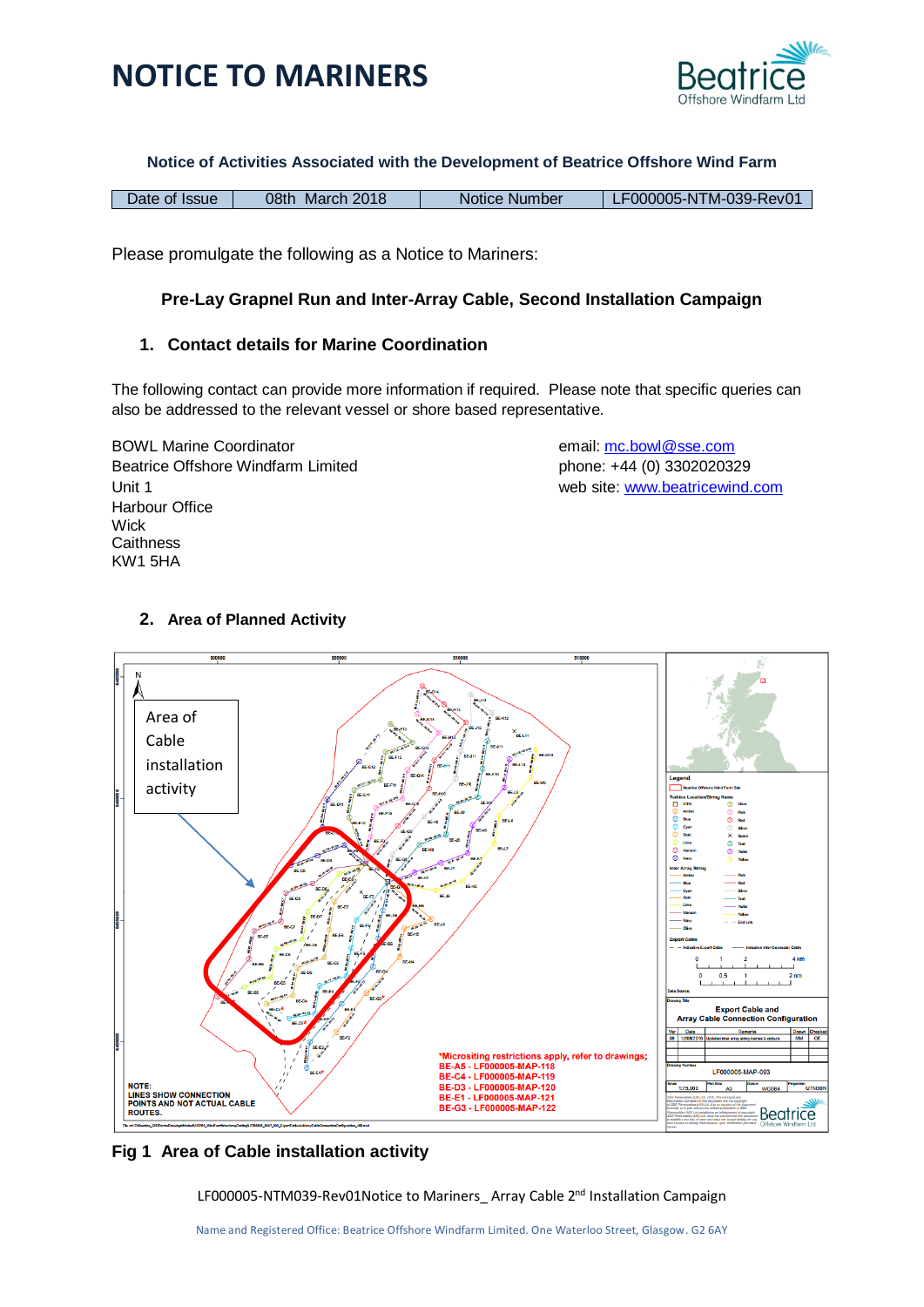

### **3. Activity Description**

On behalf of Seaways Heavy Lifting, The CLV Siem Aimery will install up to 34 Inter Array Cables during the second cable installation campaign. Prior to installation, cable routes will be cleared of any surface debris by performing a pre-lay grapnel run (PLGR). The cables will be laid and buried between the Wind Turbine Generators (WTG) & Offshore Transformer Module (OTM) foundations listed below. Cable burial will be undertaken by a tracked jet trencher launched from the Siem Aimery. Three trenching trial cables will be surface laid and secured by clump weights. These trial cables will be trenched/recovered during the third cable installation campaign during July/August 2018. The sequence below is indicative only and subject to amendment. Sixteen (16) cables were laid and buried during campaign 1 in Nov/Dec 2017

The CSV Siem Barracuda will support inter-array cable installation activities in the south-west and central areas of the Beatrice wind farm, working in parallel with the CLV Siem Aimery. The Siem Barracuda will undertake the following workscopes; personnel transfer to WTG foundations by Ampelmann Gangway; crane operations to transfer equipment to/from WTG foundations and Offshore Transformer Modules (OTMs); work class ROV activities at the seabed in the vicinity of WTG foundations and OTMs; and survey activities along the planned inter-array cable routes linking the appropriate WTG foundations/OTMs as tabulated below.

| <b>Installation</b><br><b>Sequence</b> | <b>Cable Name</b> | <b>Seabed</b><br>Route-<br>length (m) | <b>Latitude Start</b> | Longitude<br><b>Start</b> | Latitude<br><b>Finish</b> | Longitude<br><b>Finish</b> |
|----------------------------------------|-------------------|---------------------------------------|-----------------------|---------------------------|---------------------------|----------------------------|
| 17                                     | BE-E3-BE-D3       | 1300.7                                | 58°12.084 N           | 2°55.908 W                | 58°11.999 N               | 2°56.974 W                 |
| 18                                     | BE-D3-BE-C4       | 1419.8                                | 58°12.010 N           | 2°56.975 W                | 58°12.318 N               | 2°57.918 W                 |
| 19                                     | BE-E5-BE-D5       | 1354.3                                | 58°13.327 N           | 2°55.488 W                | 58°13.124 N               | 2°56.615 W                 |
| 20                                     | BE-E6-BE-E5       | 1235.9                                | 58°13.948 N           | 2°55.279 W                | 58°13.340 N               | 2°55.490 W                 |
| 21                                     | BE-D4-BE-C4       | 1253.0                                | 58°12.491 N           | 2°56.821 W                | 58°12.329 N               | 2°57.920 W                 |
| 22                                     | BE-D5-BE-D4       | 1233.6                                | 58°13.112 N           | 2°56.611 W                | 58°12.503 N               | 2°56.824 W                 |
| 23                                     | BE-D7-BE-D6       | 1257.0                                | 58°14.353 N           | 2°56.196 W                | 58°13.744 N               | 2°56.406 W                 |
| 24                                     | BE-E8-BE-D7       | 2086.7                                | 58°14.366 N           | 2°56.198 W                | 58°15.189 N               | 2°54.862 W                 |
| 25                                     | BE-D6-BE-C6       | 1300.5                                | 58°13.733 N           | 2°56.405 W                | 58°13.529 N               | 2°57.531 W                 |
| 26                                     | BE-C6-BE-C5       | 1257.8                                | 58°13.517 N           | 2°57.529 W                | 58°12.908 N               | 2°57.740 W                 |
| 27                                     | BE-C5-BE-B5       | 1291.4                                | 58°12.896 N           | 2°57.736 W                | 58°12.693 N               | 2°58.863W                  |
| 28                                     | BE-J7-BE-K7       | 1291.5                                | 58°15.439 N           | 2°50.574 W                | 58°15.642 N               | 2°49.445 W                 |
| 29                                     | BE-H7-BE-J7       | 1289.3                                | 58°15.224 N           | 2°51.698 W                | 58°15.428 N               | 2°50.572 W                 |
| 30                                     | BE-C8-BE-C7       | 1231.2                                | 58°14.760 N           | 2°57.110W                 | 58°14.150 N               | 2°57.322 W                 |
| 31                                     | BE-C7-BE-B7       | 1334.5                                | 58°14.139 N           | 2°57.320 W                | 58°13.936 N               | 2°58.445 W                 |
| 32                                     | BE-D8-BE-C8       | 1346.3                                | 58°14.975 N           | 2°55.985 W                | 58°14.772 N               | 2°57.113 W                 |
| 33                                     | BE-B7-BE-B6       | 1232.9                                | 58°13.923 N           | 2°58.443 W                | 58°13.314 N               | 2°58.654 W                 |
| 34                                     | BE-K6-BE-L7       | 2087.5                                | 58°15.033 N           | 2°49.659 W                | 58°15.856 N               | 2°48.319 W                 |
| 35                                     | BE-E9-BE-D9       | 1351.8                                | 58°15.811 N           | 2°54.651 W                | 58°15.609 N               | 2°55.780 W                 |

### **Installation Sequence – Positions referenced to WGS 84**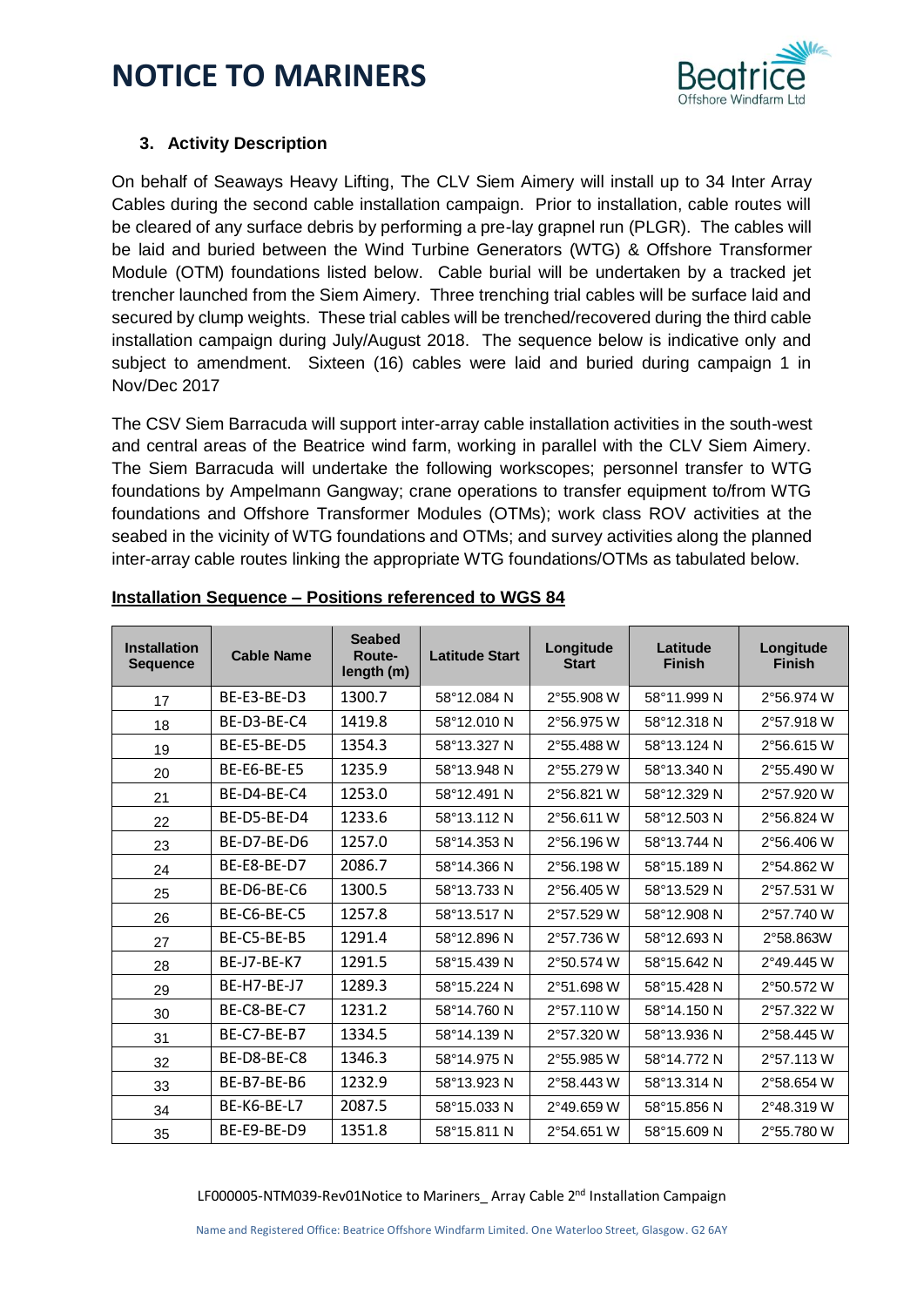

| 36       | BE-J6-BE-K6   | 1301.9         | 58°14.819 N | 2°50.784 W | 58°15.021 N | 2°49.656 W |
|----------|---------------|----------------|-------------|------------|-------------|------------|
| 37       | OTM1-BE-H6    | 1624.4         | 58°14.995N  | 2°52.838 W | 58°14.592 N | 2°51.907 W |
| 38       | OTM1-BE-F6    | 2052.5         | 58°15.004 N | 2°52.849 W | 58°14.175 N | 2°54.158 W |
| 39       | OTM1-BE-G6    | 1261.5         | 58°14.995N  | 2°52.841 W | 58°14.389 N | 2°53.033 W |
| 40       | OTM2-BE-E7    | 2023.3         | 58°15.403 N | 2°53.760 W | 58°14.584 N | 2°55.075 W |
| 41       | OTM2 -BE-E8   | 1146.7         | 58°15.412 N | 2°53.765 W | 58°15.201 N | 2°54.865 W |
| 42       | BE-H8-BE-J8   | 1292.3         | 58°15.846 N | 2°51.487 W | 58°16.049 N | 2°50.359 W |
| 43       | OTM1-BE-H7    | 1327.2         | 58°15.000 N | 2°52.817 W | 58°15.213 N | 2°51.696 W |
| 44       | OTM1-BE-H8    | 2116.7         | 58°15.009 N | 2°52.822 W | 58°15.834 N | 2°51.484 W |
| 45       | OTM2-BE-D8    | 2375.6         | 58°15.414 N | 2°53.766 W | 58°14.987 N | 2°55.989 W |
| 46       | OTM1-BE-J6    | 2320.0         | 58°14.997 N | 2°52.820 W | 58°14.806 N | 2°50.781 W |
| 47       | OTM2-BE-E9    | 1462.4         | 58°15.407 N | 2°53.733 W | 58°16.025 N | 2°53.526 W |
| 48       | BE-L7-BE-L8   | 1249.0         | 58°15.868 N | 2°48.322 W | 58°16.477 N | 2°48.108 W |
| 49       | BE-D9-BE-C9   | 1462.4         | 58°15.596 N | 2°55.777 W | 58°15.381 N | 2°56.901 W |
| 50       | BE-C9-BE-D10  | 2084.4         | 58°15.393 N | 2°56.904 W | 58°16.214 N | 2°55.570 W |
| *Trial 1 | BE-A6-BE-B5   | $^{\sim}$ 100m | 58°12.704 N | 2°59.391 W | 58°12.701 N | 2°59.461 W |
| *Trial 2 | BE-H11-BE-J12 | $^{\sim}$ 100m | 58°18.042 N | 2°50.221 W | 58°18.122 N | 2°50.085 W |
| *Trial 3 | BE-J11-BE-J13 | $^{\sim}$ 150m | 58°18.166 N | 2°49.490 W | 58°18.217 N | 2°49.458 W |

\*Activity undertaken on part of route only.

### **4. Vessels Associated with the activity**

On behalf of BOWL, Seaway Heavy Lifting will deploy two vessels to carry out the aforementioned work during the period 10/03/2018 – 21/05/2018.

The vessel conducting the Cable Installation operation is the CLV Siem Aimery.

| <b>CLV Siem Aimery</b>                               |                                                                     |  |
|------------------------------------------------------|---------------------------------------------------------------------|--|
| <b>General Description and</b><br><b>Dimensions:</b> | Length overall 95.3 m<br>Breadth moulded 21.5 m<br>Draft max. 7.2 m |  |
| <b>Call Sign:</b>                                    | LATX7                                                               |  |
| <b>MMSI:</b>                                         | 258182000                                                           |  |
| <b>On Board Contact:</b>                             | V-Sat phone: +44 203 1454 129                                       |  |
| <b>Offshore Manager / Party</b>                      | Captain Direct: +44 203 1454 122                                    |  |
| Chief:                                               | captain@aimery.siemoffshore.com                                     |  |
| E-mail:                                              | bridge@aimery.siemoffshore.com                                      |  |
| <b>Onshore Representative:</b>                       | Majbritt Pauladottir, +47 95 93 60 32,<br>mpa@siemoffshore.com      |  |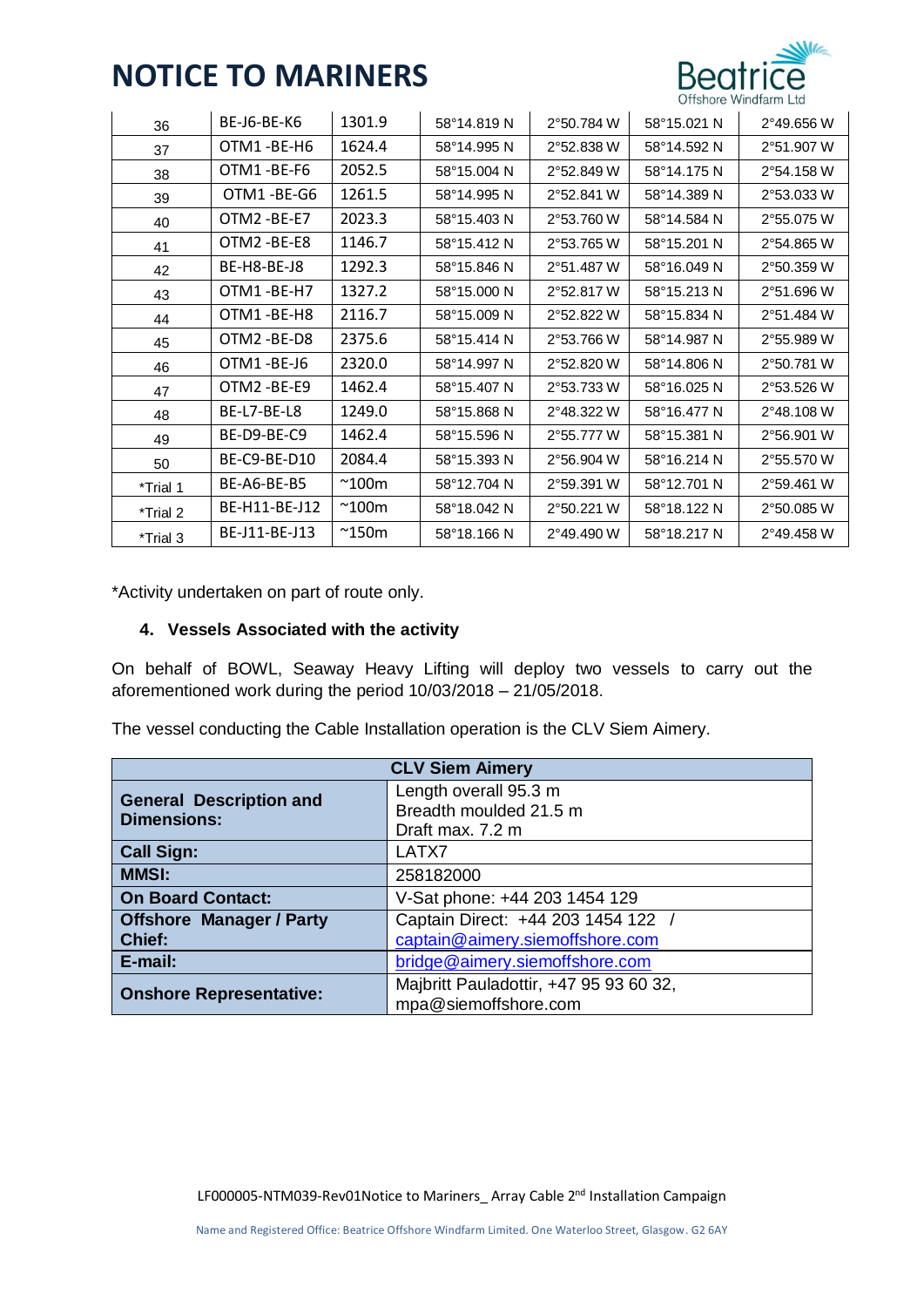



### **Siem Barracuda will provide support to Cable Installation operations**

| <b>CSV Siem Barracuda</b>                            |                                    |  |
|------------------------------------------------------|------------------------------------|--|
| <b>General Description and</b><br><b>Dimensions:</b> | Length overall 121m                |  |
|                                                      | Breadth moulded 22m                |  |
|                                                      | Draft max. 7m                      |  |
| <b>Call Sign:</b>                                    | 5BZQ3                              |  |
| <b>MMSI:</b>                                         | 212253000                          |  |
| <b>On Board Contact:</b>                             | V-Sat phone: +47 23 96 06 82       |  |
| <b>Offshore Manager / Captain:</b>                   | +47 989 06 307                     |  |
| E-mail:                                              | captain@barracuda.siemoffshore.com |  |
| <b>Onshore Representative:</b>                       | Audun Oien, +47 38 600 460,        |  |
|                                                      | Audun. Oien@siemoffshore.com       |  |
|                                                      |                                    |  |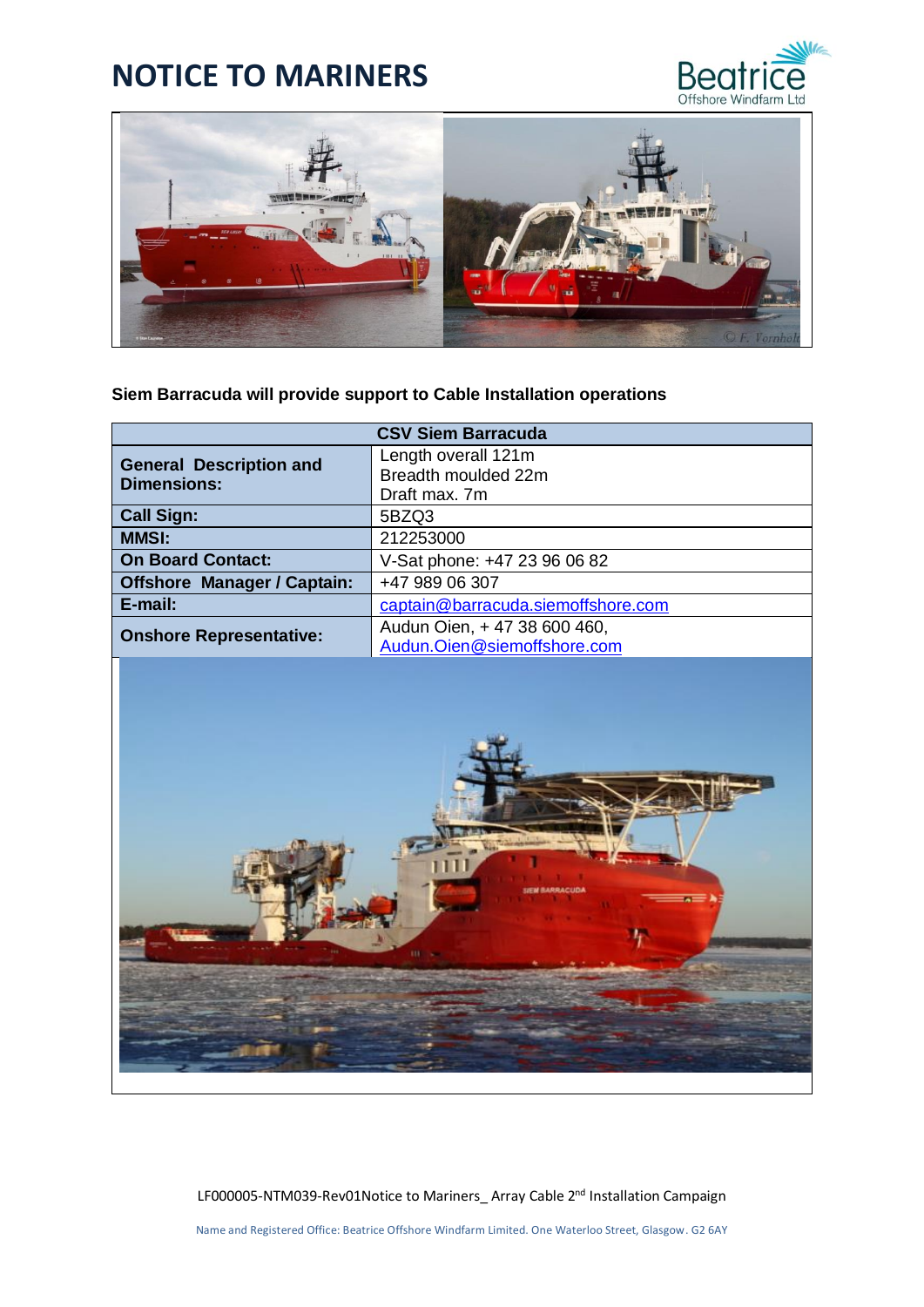

### **5. General Safety Advice**

All vessels engaged in the construction activity will exhibit appropriate lights and shapes prescribed by the International Regulations for Preventing Collisions at Sea; relative to their operations. All vessels engaged in the activity will also transmit an Automatic Identification System (AIS) message.

### **Use of Safety Zones within the Beatrice Offshore Windfarm Construction Area**

The Secretary of State for Business, Energy and Industrial Strategy (BEIS) has approved the use of safety zones under the *Energy Act 2004* for the installation of wind turbines and offshore transformer module foundations/substructures within the Beatrice Offshore Windfarm. The approval was granted on the 17<sup>th</sup> March 2017.

The Secretary of State has declared safety zones under the following terms:

### **During Construction**

- 500 metres radius around each wind turbine, offshore transformer module and/or their substructures and foundations comprising the Beatrice Offshore Wind Farm whilst work is being performed as indicated by the presence of construction vessels.
- (It is noted that the 500 metre safety zones will roll with the installation activity with no more than two construction vessels working at any one time. Vessels are advised that anchors associated with the construction vessels may extend outside of the 500 metre safety zone.)
- A 50 metres radius around each wind turbine, offshore transformer module and/or their substructure and foundations installed but waiting to be commissioned as part of the Beatrice Offshore Wind Farm.
- Positions of foundations installed will be promulgated within the Weekly Notice of Operations.

Only vessels associated with the Beatrice Offshore Wind Farm construction may enter statutory safety zones with prior permission.

The duty Guard Vessels and Marine Coordination centre will be responsible for monitoring and policing the safety zones; and can be contacted directly for advice.

Further information on the application of safety zones can be obtained from the Marine Coordinator.

Users are advised to keep clear of construction activities, including safety zones, within the Beatrice Offshore Windfarm construction area in line with Marine Guidance Note 372.

ALL VESSELS ARE REQUESTED to give all construction and support vessels a wide berth.

MARINERS ARE REMINDED to navigate with caution and keep continued watch on VHF Ch. 70 / 16 when navigating the area.

#### **6. Dedicated Guard Vessel**

At present the Guard Vessels in place at Beatrice Offshore Windfarm Development Site include the Seagull BF72 and Artemis INS564.

Currently Guard Vessels rotate every 21 days with two permanently on location and can be contacted on VHF Ch. 16.